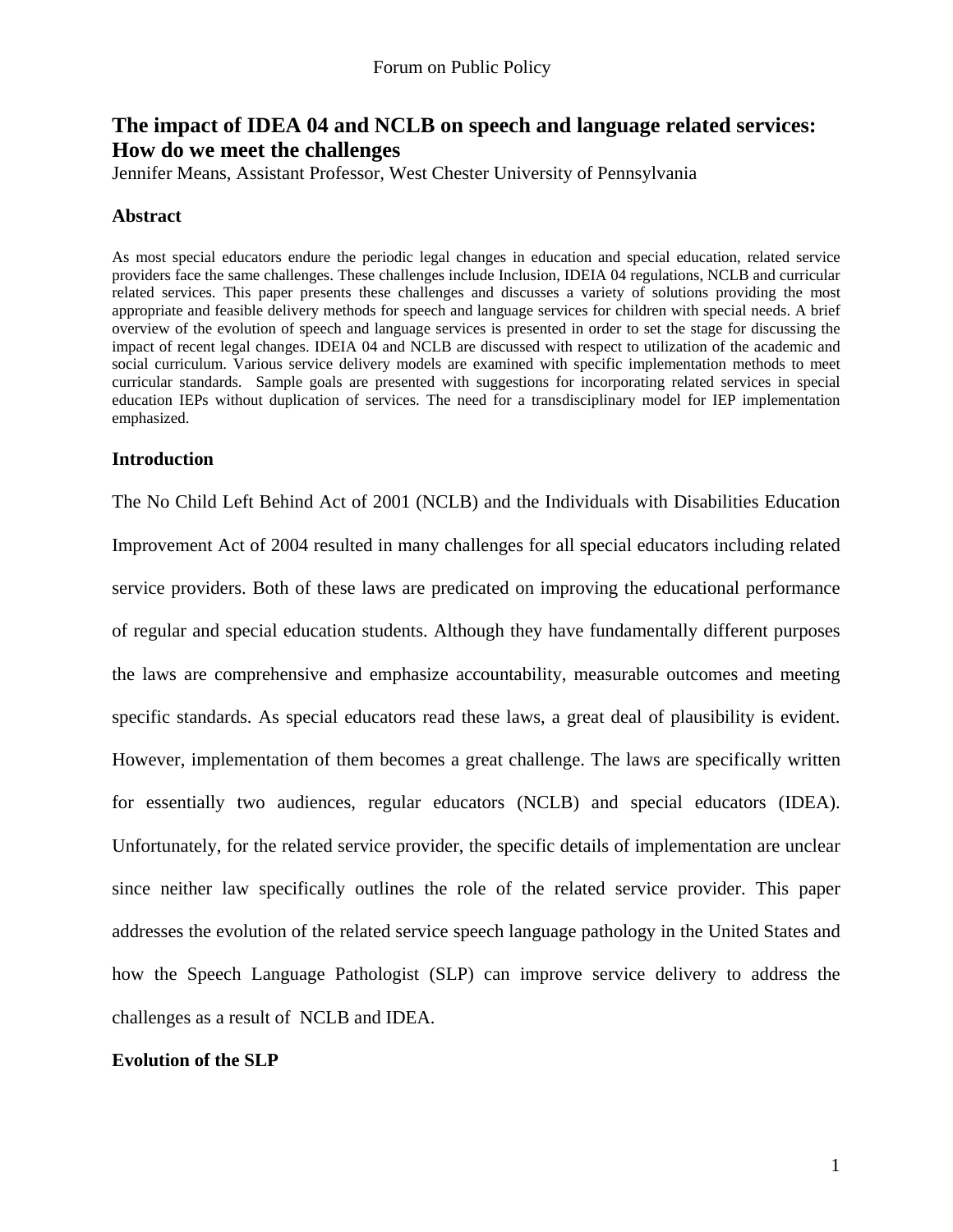The field of speech language pathology began at the turn of the century when a school superintendent identified a need for speech training in the schools in 1909. However at that time instructors were deemed speech correctionists and assisted only those students who demonstrated stammering. Over time, additional speech disorders such as articulation and voice were identified and treated. Children were typically provided therapy by removing children from their classroom. By 1923 legislation in the state of Wisconsin was established for speech correctionsists in the public school and by 1940, eight additional states adopted the legislation. It was not until the mid 1960s when 45 states passed legislation for speech improvement programs in schools and language disorders became part of service delivery (Blosser and Neidecker, 2002). However, these programs were merely permitted. It wasn't until 1975 when the Public Law 94-142 Education Act mandated speech and language services in the schools. The law afforded children with speech and language impairments a Free and Appropriate Public Education (FAPE) in the Least Restrictive Environment (LRE). Evaluations and Individualized Education Plans (IEP) were also mandated with specific administrative regulations to monitor services. The same services were mandated for infants and toddlers in 1986 when PL 99-457 was passed. In 1990, PL 94-142 was amended and called IDEA. This law included two additional exceptionalities, autism and traumatic brain injury. The former exceptionality has significantly changed the scope of practice and caseload for the SLP. As a result, caseload size continued to increase without specific limitation written in law.

Throughout this time period the scope of practice for the SLP continued to increase, as the method of service delivery remained the same. Children continued to be removed from the classroom for speech and language services, often referred to as pull-out services. It wasn't until

2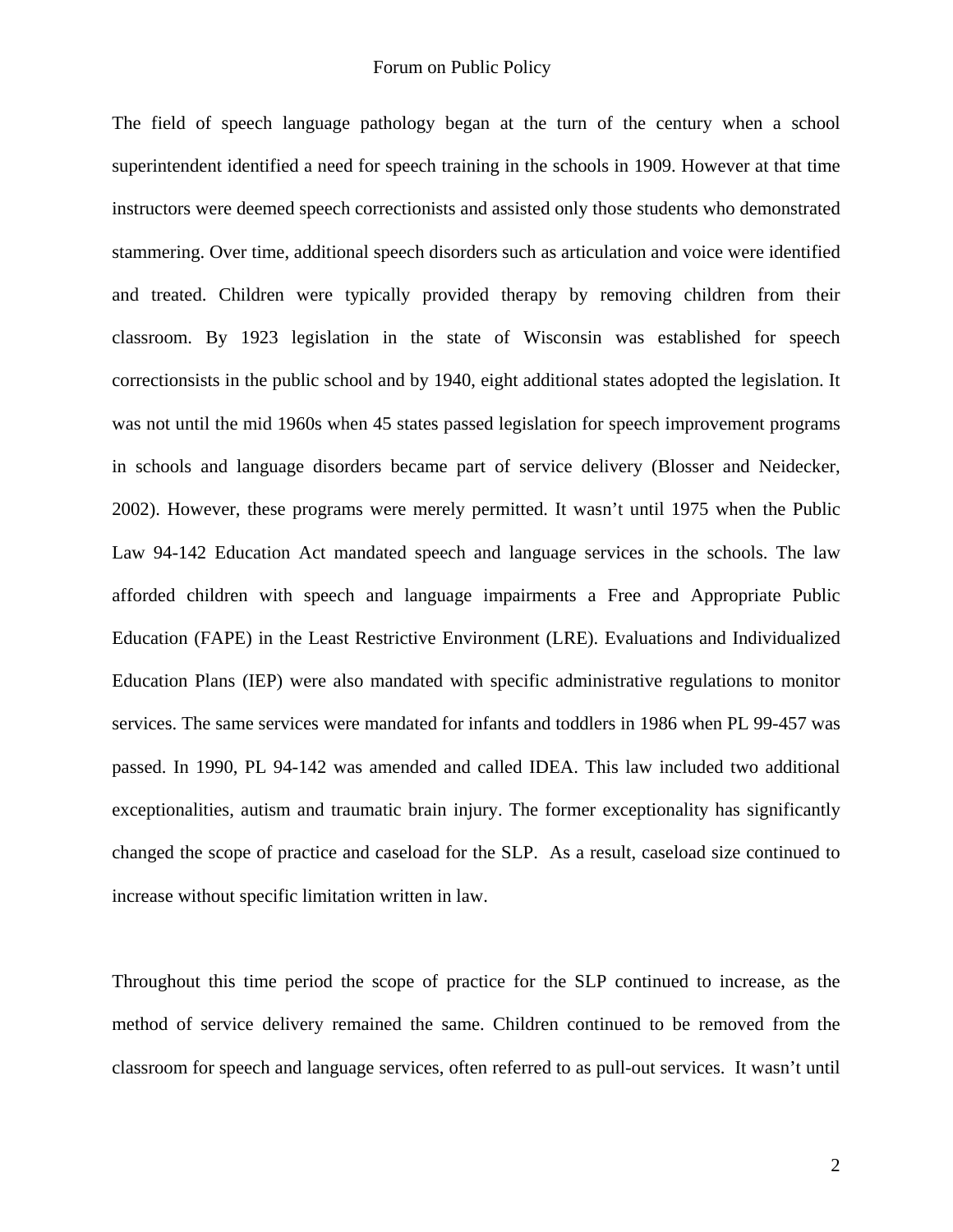IDEA was reauthorized in 1997, introducing inclusion and consultation service delivery that major changes in related services would take place. This reauthorization gave each state the responsibility to establish educational requirements. Therefore, each state could develop their own methods of special education service delivery as long as FAPE and LRE are not violated. The concept of inclusion was thrust upon the educational community without a full understanding of its impact. Parents of special education students were thrilled however; most regular educators were not prepared for the change. Over time, methods of collaboration were effective through co-teaching and team teaching in the regular education classroom. However, most SLPs were not included in this form of teaching, primarily because regulations were not specific to related service providers. Therefore, the methods of service delivery still remained relatively unchanged as caseload numbers soared.

In referring to the Blosser and Kratcoski SLP (2002) evolution chart (see fig. 1), the role of the SLP is a reflection of the emerging issues in each decade. The chart reflects the transition from a "medical model" to an "educational model". The SLP in the US began with a medical model in which the student was removed from the educational setting and provided therapy for speech related issues such as stuttering, articulation and voice disorders. This specialist model reflected the issue that speech was important for communicating, but did not link these skills to learning. In the 1970s the specialist model continued, but with the emphasis on language and its link to learning. The concepts of syntax, semantics and phonology were viewed as necessary components for communicating. In the 1980s these three concepts were interpreted as language content, its form and its use bringing pragmatics to the forefront. However, the expert model continued as the SLPs scope of practice continued to expand and caseloads continued to soar. In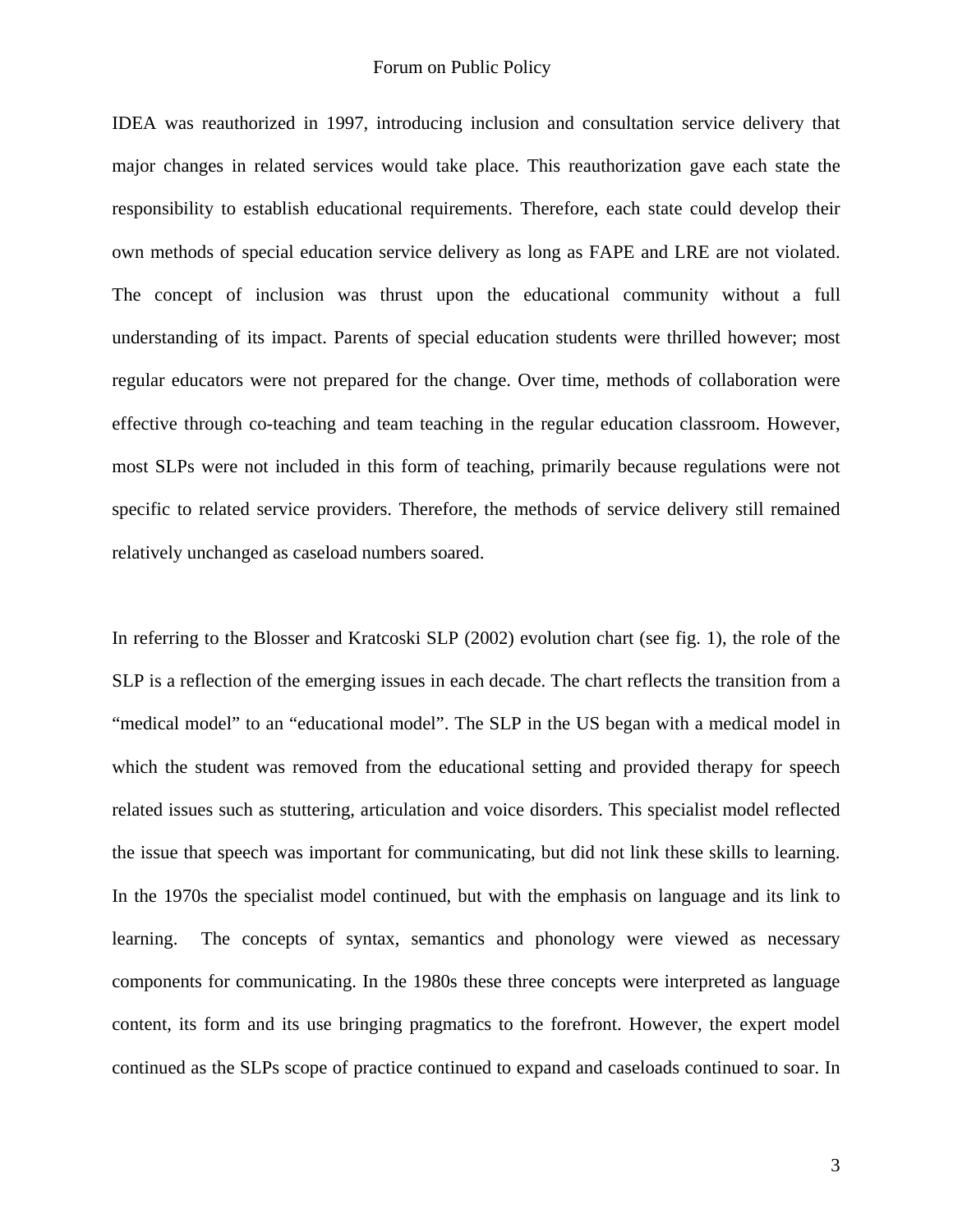the 1990s SLPs were responsible for not only speech and language learning, but also their impact on living and working. The introduction of inclusion, collaboration and consultation resulted in an enormous paradigm shift, one that many SLPs were not prepared for. This required the SLP to relinquish the expert model and allow others to provide services through consultation. This shift of location of service and provider in special education continues through the 2000s in which the SLPs role is the facilitator of the service delivery to various contexts. However, the origins of the medical model continue to plague the SLP today. Many SLPs educated in the 1970s, 1980s and 1990s have difficulty making the shift. This is not surprising when the clinical model continues to be used at the university level with little emphasis on inclusion, collaboration and consultation.

As we move even further toward accountability, standards and measurable outcomes the SLP is presented with major hurdles. Caseloads are large making traditional pull-out services nearly impossible. The SLP is now faced with necessary inclusionary methods to meet the changes in law and policies. However, these changes can be very exciting for the SLP since the overall impact of language on education has been recognized and communication skills of speaking and listening are part of educational curriculum. The SLP should be part of curriculum development rather than one to adapt the curriculum to meet the needs of special education students. This leads us to Blosser's 2000's model in which SLP services shift to various providers within the framework of multiple activities in various contexts. Thus focusing on standards, quality of outcomes and evidence based practice. The SLP becomes a facilitator rather than the only individual responsible for service delivery (Blosser, 2002).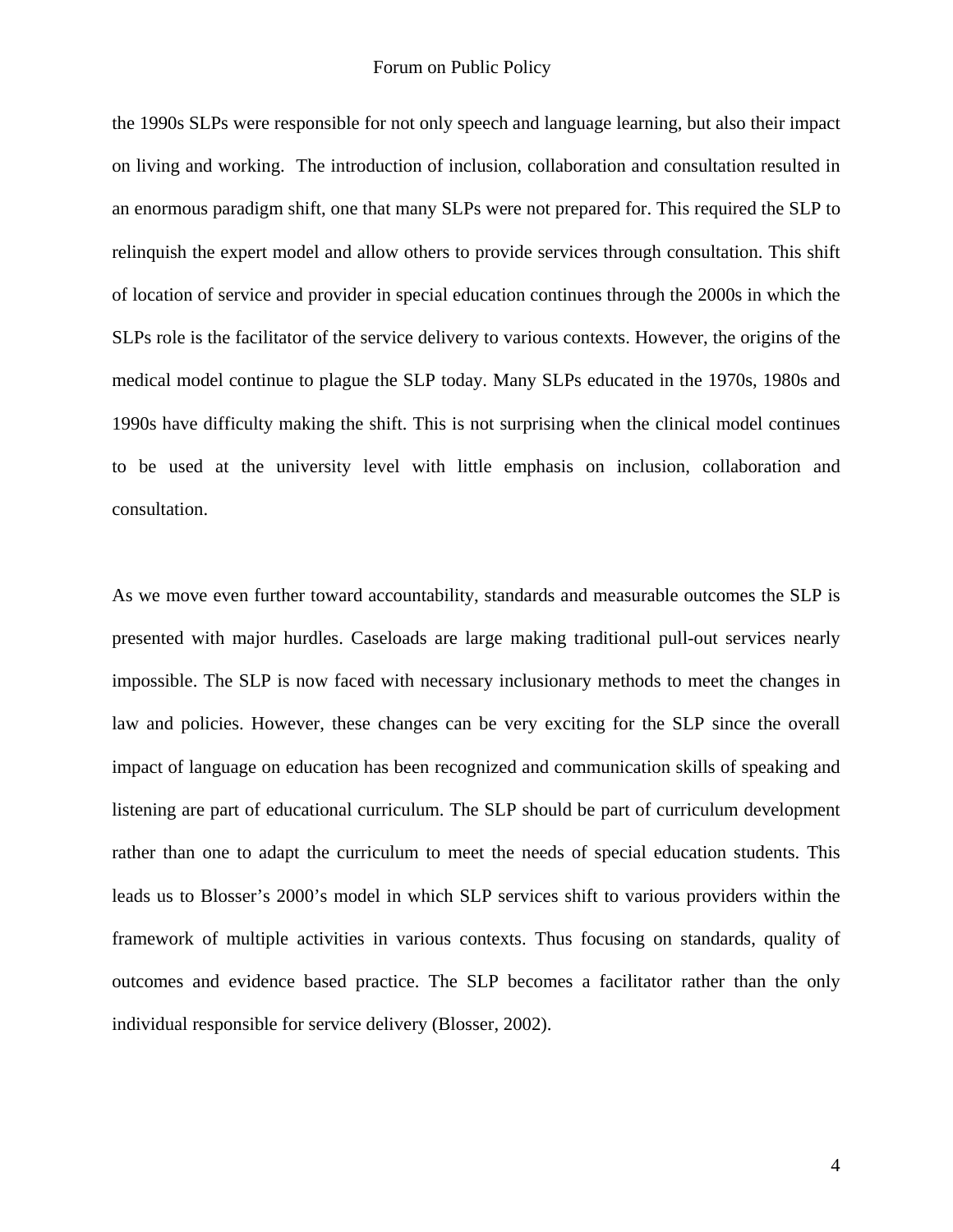## **NCLB Overview**

Reauthorization of the Elementary and Secondary Education Act (ESEA) known as the No Child Left Behind Act of 2001 (NCLB) resulted in significant changes for special education and related service. Prior to that time, the ESEA did not address the needs of special education students. The act now includes requirements for students with disabilities creating a stronger link between general education and special education. The issues effecting the SLP from the ten titles of NCLB include the highly qualified teachers requirement, use of accommodations for assessments, sanctions for school not making Adequate Yearly Progress (AYP) and provisions of supplemental services and assessments of English Language Learners (ELL) (ASHA, NCLB Fact Sheet, n.d.).

Highly qualified teacher provision attempts to assure the hire and retention of effective teachers who are highly qualified in their field of instruction and demonstrate this competency. For the SLP this would seem to mean a master's degree in speech language pathology, which is the entry level required by the American Speech Language Hearing Association (ASHA). However, NCLB leaves this provision up to individual state licensure and certification laws. For teachers this means a bachelor's degree, state certification and state competency assessments in subject matter. This would apply to the SLP in states, such as Pennsylvania, requiring teacher certification. Thus allowing Speech therapists practice in the schools without the minimum requirement of a master's degree. However, in states with licensure laws, such as New Jersey and Delaware, a master's degree is the mandatory degree level for a state license, thus requiring the appropriate entry level qualifications. States requiring certification only are not truly hiring "highly qualified" speech language pathologist when they have earned only a bachelor's degree.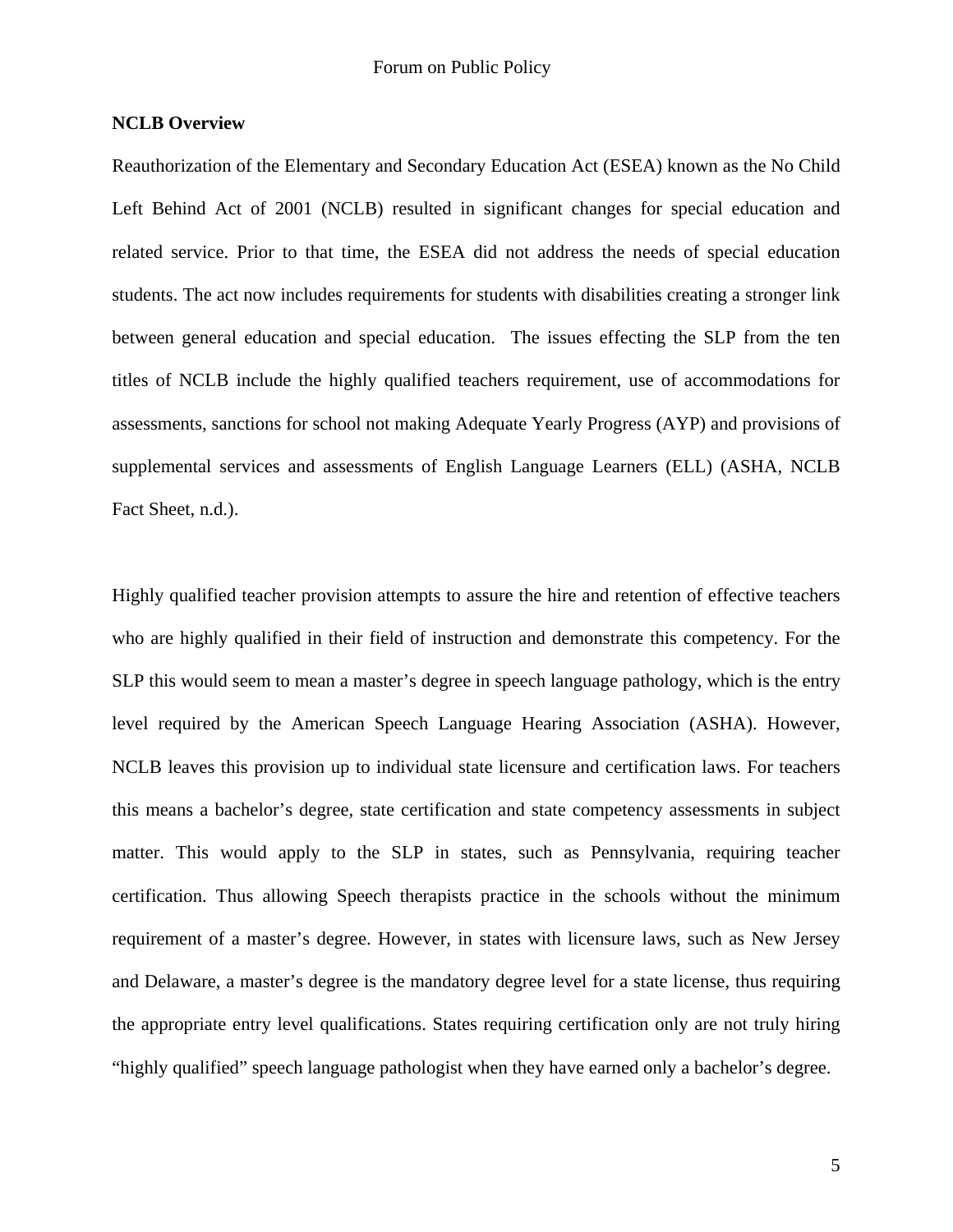Accountability for student progress is not only mandatory it is an ethical responsibility. IDEA 1997 required the participation of students with disabilities in state assessments with accommodations or alternative assessments. NCLB has placed a limit on the number of students who qualify for alternative assessments. Therefore, many language impaired students receiving speech and language services are now required to take the state-wide assessments. Knowledge of the state assessments becomes essential for the school based SLP. Without this knowledge, appropriate accommodations cannot be made. The SLP must review the school district's performance in academic areas and become part of the district wide program improvement plans (Moore-Brown, 2004). Additionally, the SLP must be familiar with the state and district curriculum and utilize the curriculum for intervention.

Accountability is also measured by each state established AYP, to determine the school district's level of achievement within each subgroup. These subgroups represent racial/ethic minorities, economically disadvantaged students, students with disabilities, students with Limited English Proficiency (LEP) and graduation rates. Judgment is based on how well the school met their annual objectives. Goals for annual progress are determined using district baseline data. Measurable annul objectives are then determined by the state. Schools failing to make AYP undergo specific sanctions and corrective action to guide toward meeting state standards such as funding for school improvement, parental rights to send their child to another school, or supplemental educational services.

#### **IDEA 2004 Overview**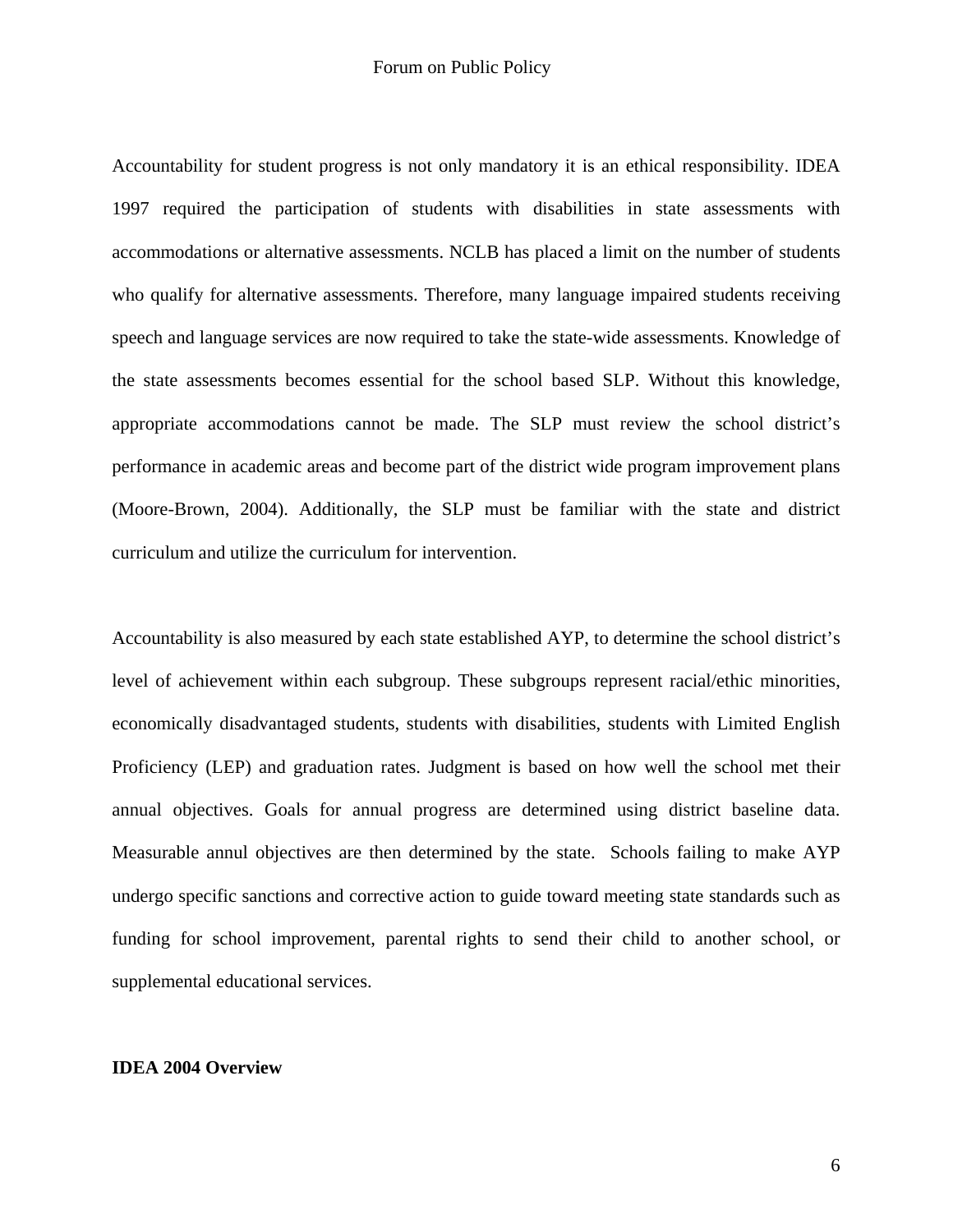Prior to the enactment of P.L. 94-142 Education Act for All Handicapped Children in 1975, children with special needs were excluded from their peers and were not provided an appropriate education, nor were there federal provision to do so. Through the years of addendums and reauthorizations, these children have been afforded FAPE and LRE with specific regulations and provisions. As accountability standards surfaced as priority through NCLB, revisions to IDEA were warranted in order to align the two laws. Reauthorization of IDEA 04 required accountability in both academic and functional achievement based on standardized assessments and evidence-based practices. This alignment requires special educators to develop curriculum related goals and objectives addressing the student's communication disorder and its impact on the student's access to general education. These annual objectives must be measurable as defined by the state's Yearly Adequate Progress (AYP).

#### **Conflicts between NCLB and IDEA**

Although both laws appear to have similar intents there are great differences which seem to conflict. When NCLB was passed in 2001, conflicts with IDEA 1997 became evident (Moore-Brown, 2005). The reauthorization of IDEA in 2004 attempted to realign the two laws, however, many conflicts still exist. This may be due to the fundamental differences between the two laws. Philosophically, IDEA was designed to 1) assess individual progress, 2) remediate developmental appropriateness, and 3) document measurable progress. On the other hand, NCLB was designed to implement state standards, 2) assess school district progress, and 3) remediate to reach grade level proficiency. Although intended to provide group achievement regardless of English proficiency, socioeconomic status or disability It does not account for documentation of individual measurable progress (Moore-Brown, 2005).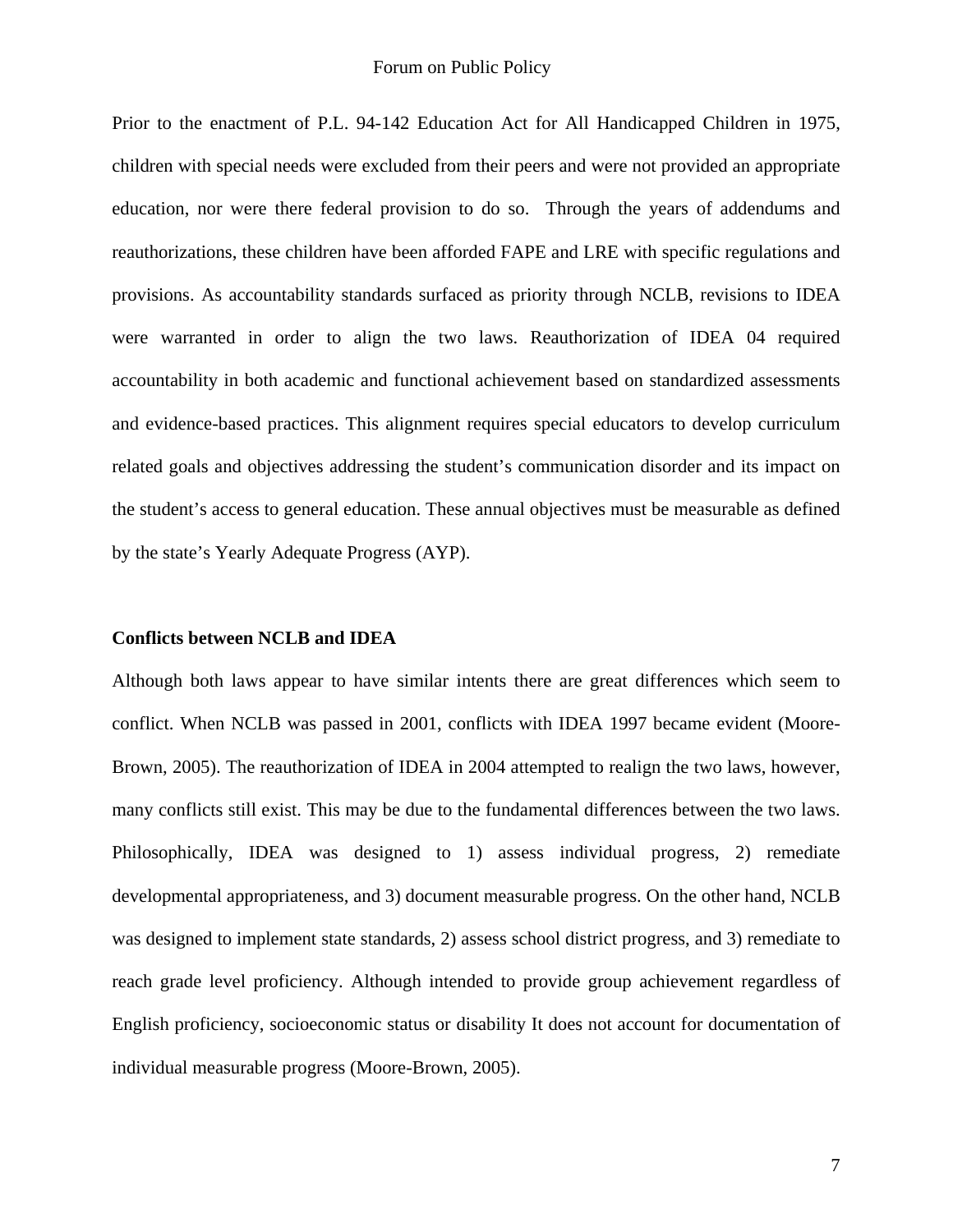IDEA addresses the need for individualized assessment and the establishment of goals based on the assessment outcomes. Therefore, each child's progress will be different based on individual need. NCLB insists on the inclusion of the standardized assessment scores of students with disabilities with the expectation of Adequate Yearly Progress (AYP). Fortunately, some states have provisions to assessment accommodations as allowed.

Students are identified for special education based need because they are not performing on grade level. This conflicts with the expectation for AYP. Students are identified based on the level of academic deficiency as a result of the disability (Moore-Brown, 2005). The child in special education is then offered FAPE providing the required educational benefits. However, IDEA does not require students to meet an expected performance level as mandated by NCLB. Finally, when a school does not meet AYP two consecutive year, the parent have a school choice option. However, FAPE must be maintained at the chosen school. This is not clearly defined in NCLB.

#### **Impact of NCLB on the SLP**

Since students with language impairments must be held to state and district standards it only stands to reason that the SLP should develop goals and objectives to ensure students meet these standards. The foundation of these assessments is on curriculum information, which according to IDEA 1997 should be the cornerstone of intervention. This does not suggest that the SLP should teach the assessment to the student, but rather provide intervention that will allow the students to learn the curriculum and understand test formats. Goals can be written to address test taking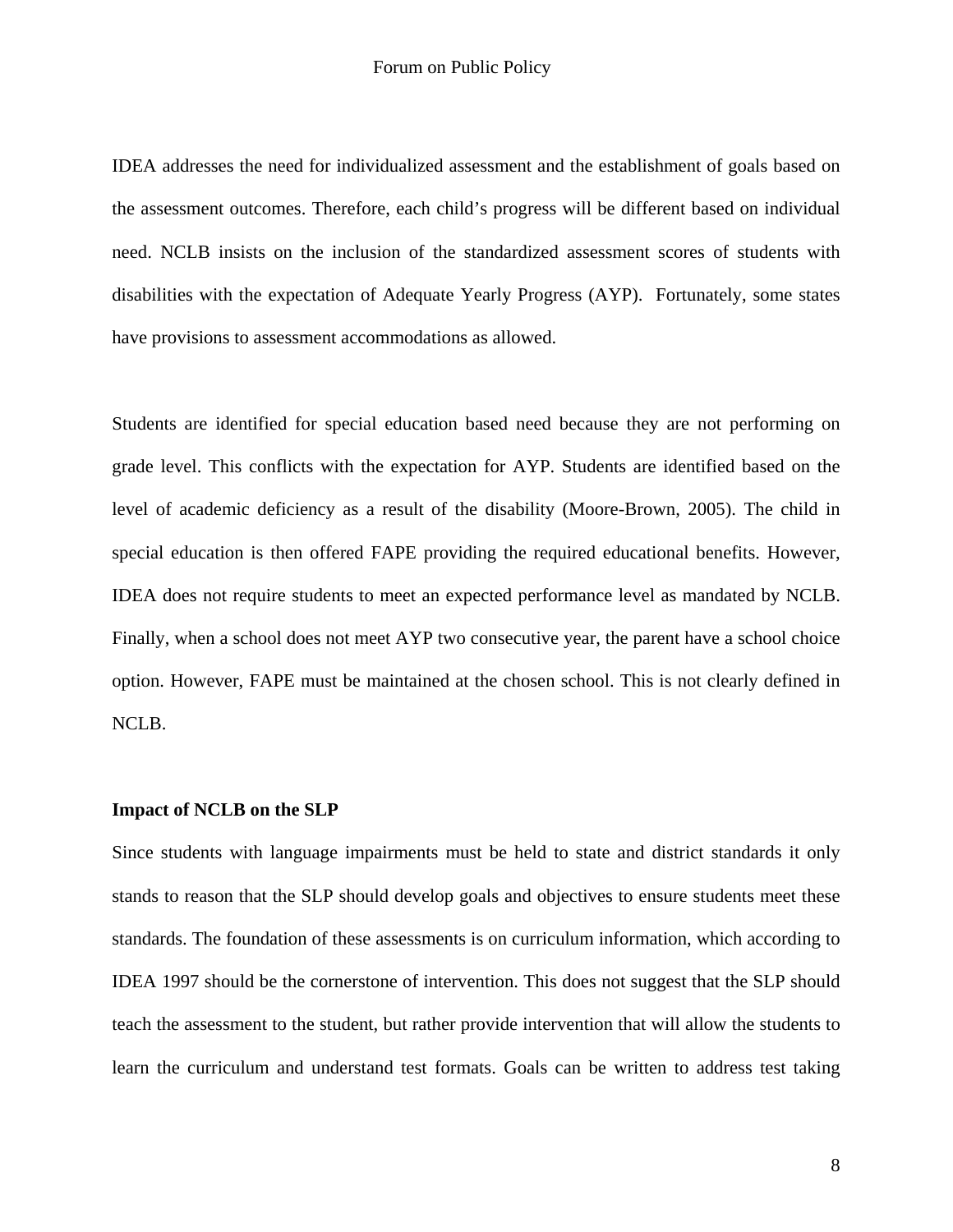experiences as well as specific skills to meet grade level standards. Achieving academic standards often requires the SLP to provide intervention addressing multiple prerequisite language skills to access the curriculum in the areas of reading, writing, listening and speaking.

If we glance back to the evolution of the SLP, many challenges present themselves. First, another paradigm shift must be make and for many SLPs. For those who are not currently utilizing the curriculum for intervention, addressing state standard outcomes becomes an enormous challenge. Therefore, the first step must be utilization of curricular materials and collaborative efforts with regular educators. Currently, many SLPs address the prerequisite skills for curricular success, but do not make the final link to the curriculum for generalization of skill. Participation in curriculum development and adaptation would also familiarize the SLP with the curriculum. Some school district use curriculum mapping that designates what subjects are taught at each grade level at specific times throughout the school year. This allows the SLP to address timely curricular needs (Lozo, 2004). Next, the SLP should become familiar with the state content and achievement standards and be sure they align with the school district standards (Rigney, 2004). The SLP must move away from the "medical model" to an educational model by sharing information in a collaborative manner with regular educators. The SLP possesses knowledge in instructional strategies in reading, reasoning, problem solving, and communicating which puts them in a critical leadership role in designing an delivering professional development activities to improve instruction (Rigney, 2004).

#### **Additional Influences**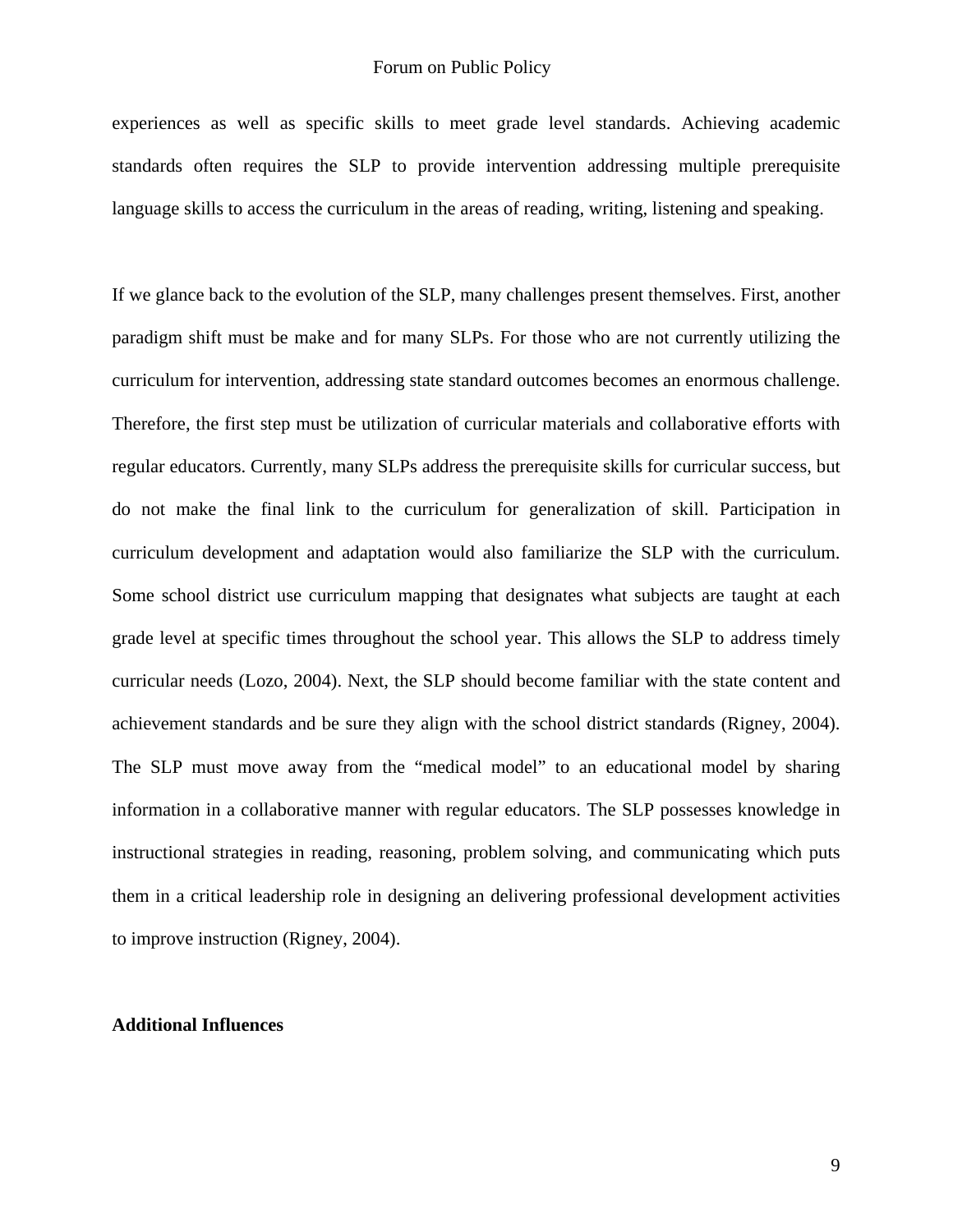The American Speech Language Hearing Association is the governing body for over 123,000 speech pathologists and audiologist. More than half of these professional work in school-based settings. This professional, scientific and credentialing association promotes the highest quality services and advocates for those with communication disorders [\(www.asha.org/aboutus](http://www.asha.org/aboutus)). As part of ASHA's regulatory and supportive efforts, the document *Roles and Responsibilities of the School-based SLP* was developed to specifically outline the roles of the SLP servicing school aged children. The document clearly defines each core role listed in table 1.

| Table 1: Roles and responsibilities of the school-based SLP |                         |  |  |  |  |
|-------------------------------------------------------------|-------------------------|--|--|--|--|
| SLPs' roles and responsibilities as outlined by ASHA        |                         |  |  |  |  |
| • Prevention                                                | • Transition services   |  |  |  |  |
| <b>Identification</b>                                       | • Supervision           |  |  |  |  |
| Diagnosis<br>$\bullet$                                      | counseling              |  |  |  |  |
| Assessment                                                  | Documentation           |  |  |  |  |
| Data collection<br>$\bullet$                                | • Parent/staff training |  |  |  |  |
| Results interpretation<br>$\bullet$                         | Planning teams          |  |  |  |  |
| IEP/IFSP development                                        | • Research              |  |  |  |  |
| Case management                                             | Advocacy<br>$\bullet$   |  |  |  |  |
| Intervention                                                | Policy-making           |  |  |  |  |
| Consultation                                                | Accountability          |  |  |  |  |
|                                                             | 20                      |  |  |  |  |

Table 1: Roles and responsibilities of the school-based SLP

Based on ASHA's 2003 Omnibus Survey, the national average caseload size for a school-based SLP is 50 with approximately 50% of the students identified with moderate impairments. Although ASHA recommends a caseload size of no more than 45, caseload sizes are mandated by each state rather than national regulations. Only 28 states (56%) have maximum caseload guidelines while 22 states (44%) have maximums determined by the state with numbers raging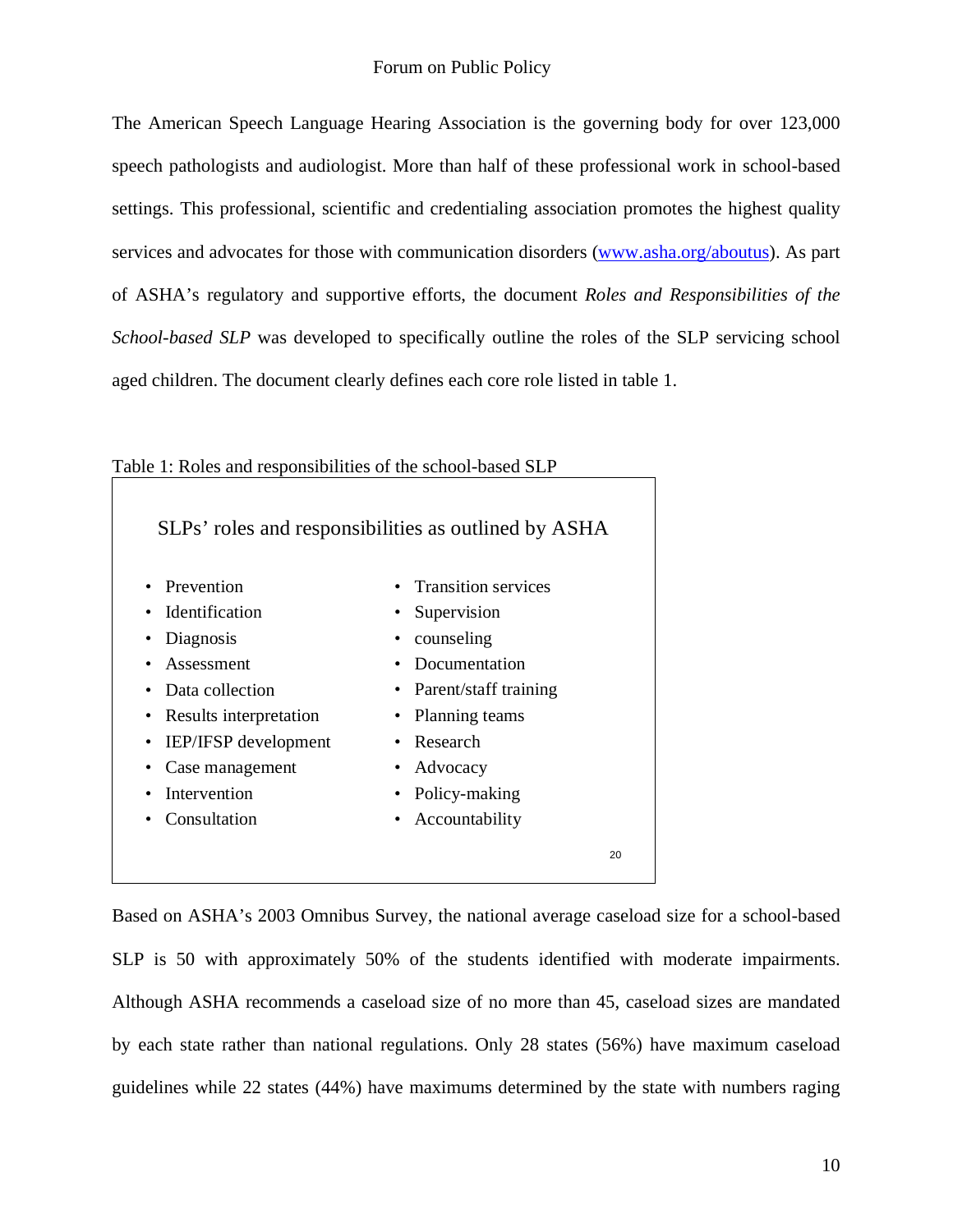from 40 to 80 students on a caseload (ASHA, 2002c). Many states do not even have written caseload criteria policy with only 85% of school districts with established entry and exit criteria. Without these regulations the school-based SLP is expected to, in addition to the roles and responsibilities, determine eligibility and service delivery without the guidance of federal and state regulations. As a result, caseload sizes continue to soar and service delivery remains the same. As an SLP, we may ask the following questions:

- Am I making maximum use of my discipline specific knowledge and skill?
- Am I promoting school success?
- Am I providing appropriate support for regular educators?
- Is my role defined on the basis of what SLPs should do or what others are not willing to do?
- Am I providing services in the LRE?
- Am I meeting professional standards, state standards and national standards?

## **Workload Versus Caseload**

In order to address these critical issues, a workload position statement, technical report and guidelines were developed by an ASHA ad hoc committee. This workload analysis approach establishes speech and language caseload standard from the perspective of workload activities required for each student rather than a number to define the caseload. Thus assuring the students receive the services they need to support their educational programs and maintain compliance with IDEA and NCLB. The underlying principles for the workload approach are (ASHA, 2002a,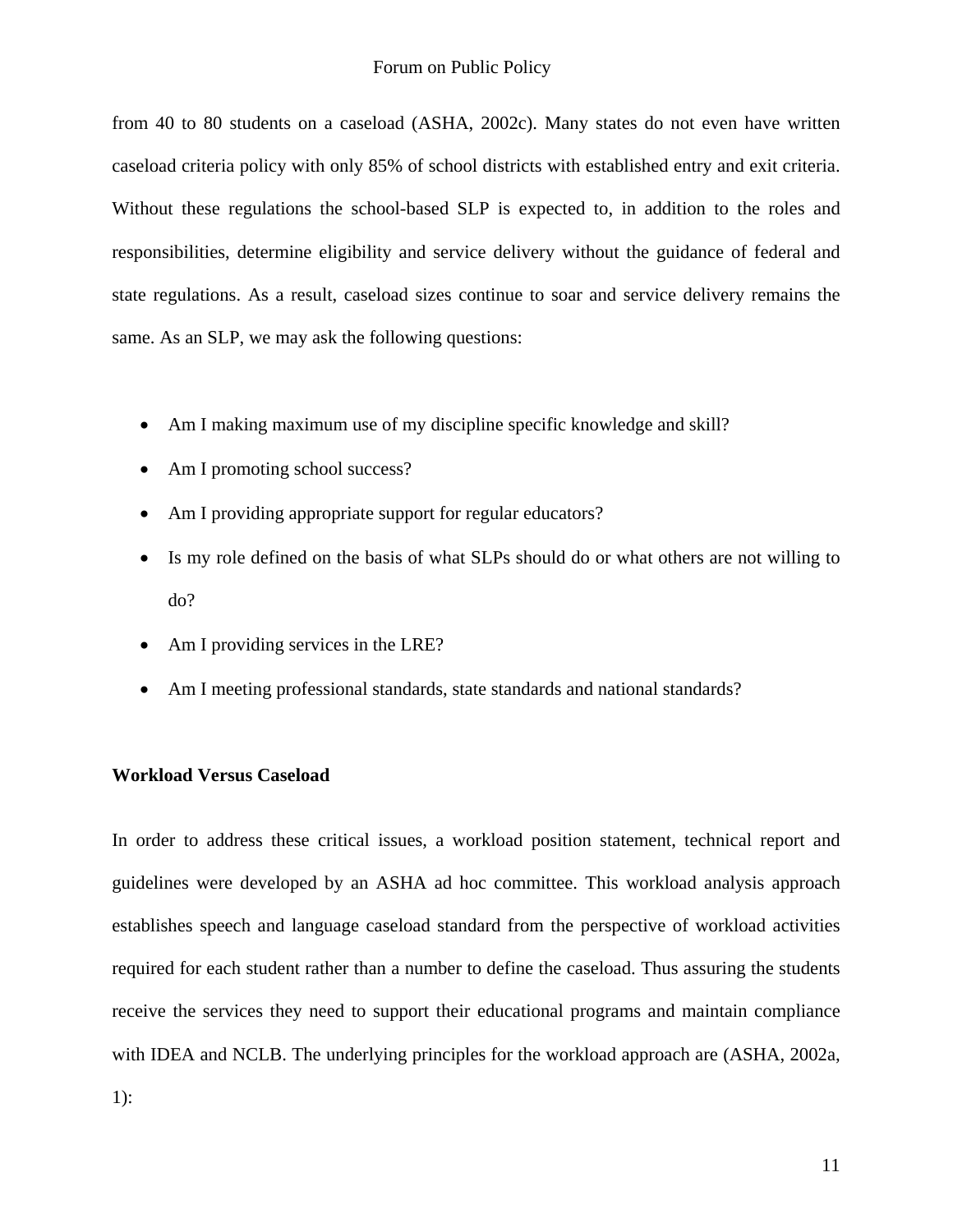- "Each student added to the caseload increases the time needed not only for direct and indirect services and evaluations, but also for mandated paperwork, multidisciplinary team conferences, parent and teacher contacts, and related responsibilities".
- "Caseloads must be of a size to allow SLPs to provide appropriate and effective intervention conduct evaluations, collaborate with teachers and parents, implement best practices in school speech-language pathology, carry out related activities, and complete necessary paperwork and compliance tasks within working hours".
- "Education agencies must implement a workload analysis approach to setting caseload standards that allow SLPs to engage in the broad range of professional activities necessary to meet individual student needs".

Additional influences such as professional scope of practice, certification requirements, state and local budgets, school policies and expectations and individual student factors were also taken into account. Based on these principles and factors, workload clusters were developed to group and define the specific tasks required by the SLP for each student. The work activity clusters are as follows (ASHA, 2002b, 4):

- I. Direct services to students including instruction, intervention and evaluation
- II. Indirect services to students to support the implementation of students' education programs
- III. Indirect activities that support students in the least restrictive environment and the general education curriculum
- IV. Activities that support compliance with federal, state, and local mandates and activities that result from membership in a community of educators.

12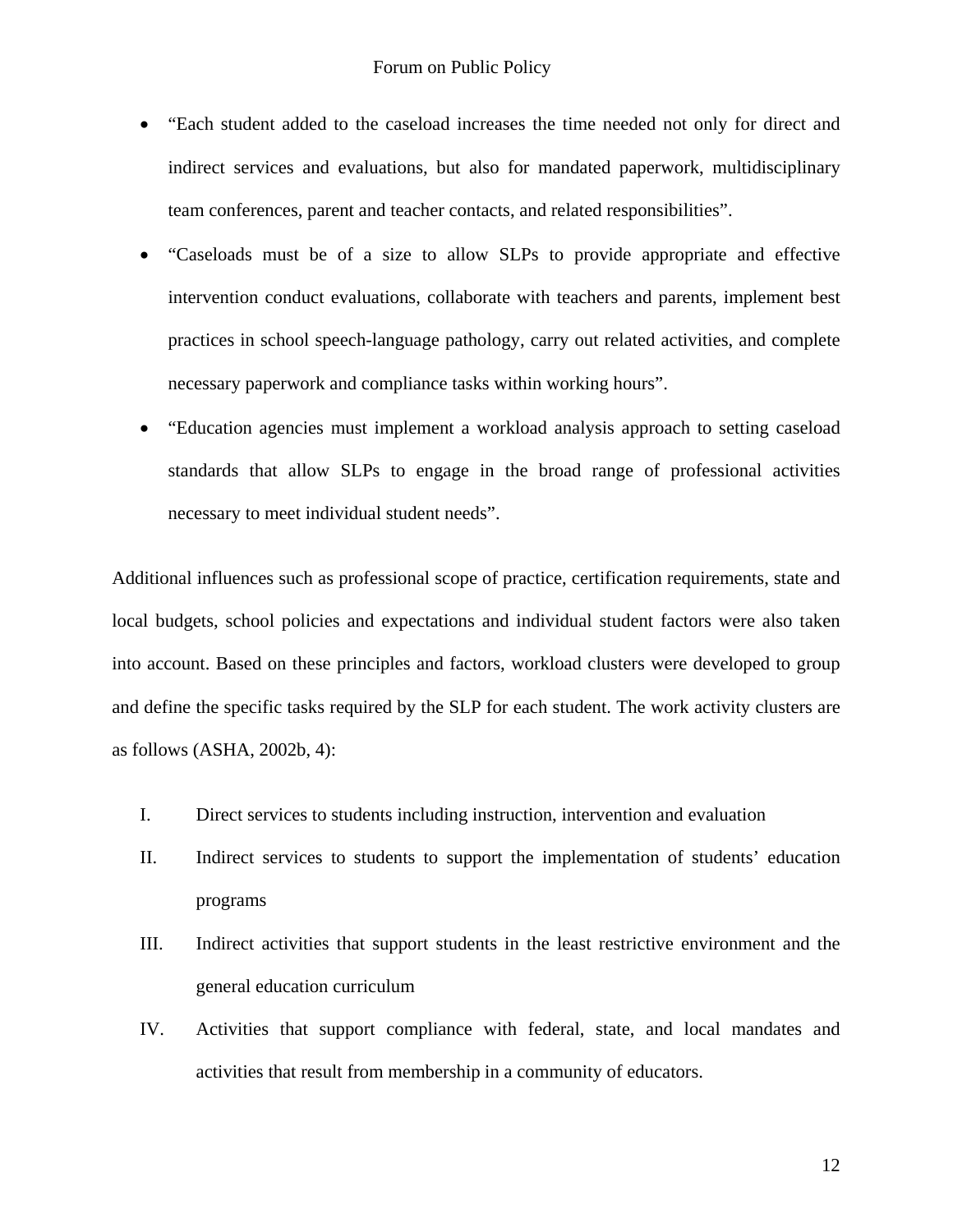#### Forum on Public Policy

(note: for a detailed explanation of each with examples, please see the full workload document)

Within each cluster, the SLP then lists the tasks required to "meet each student's individual needs, the time it takes for each student-related service and activity, and the time available for these activities" (ASHA, 2002b, 8). These activities are then scheduled into the SLP's work week/month. Once all time slots have been filled, the caseload maximum has been reached.

Establishing workload standards allows the SLP to "engage in the broad range of professional activities necessary to implement appropriate and effective service options, and tailor intervention to meet individual student needs. Without consideration of the entire workload, school-based SLPs may be placed in the position of only offering services that are administratively convenient, forming treatment groups that are too large to ensure meaningful student progress, or filling all available time slots with face-to-face intervention services. ASHA members report that these common practices leave little or no time for the use of an array of service delivery options and the myriad of other activities necessary to support students' educational programs" (ASHA, 2002b, 9).

## **Service Delivery**

In spite of the outside influences of NCLB, IDEA, professional organizations, caseload, and workload the bottom line remains the same; the student's academic and functional success. A variety of service delivery options may be utilized as long as state standards and curriculum are at the core of intervention. Inclusion and collaboration are not new for the SLP, but the workload approach would more easily allow for these types of service delivery and meet the IDEA standards. The use of curricular materials would meet both IDEA and NCLB standards. In past practices, the SLP determined intervention based on skill assessments rather than curricular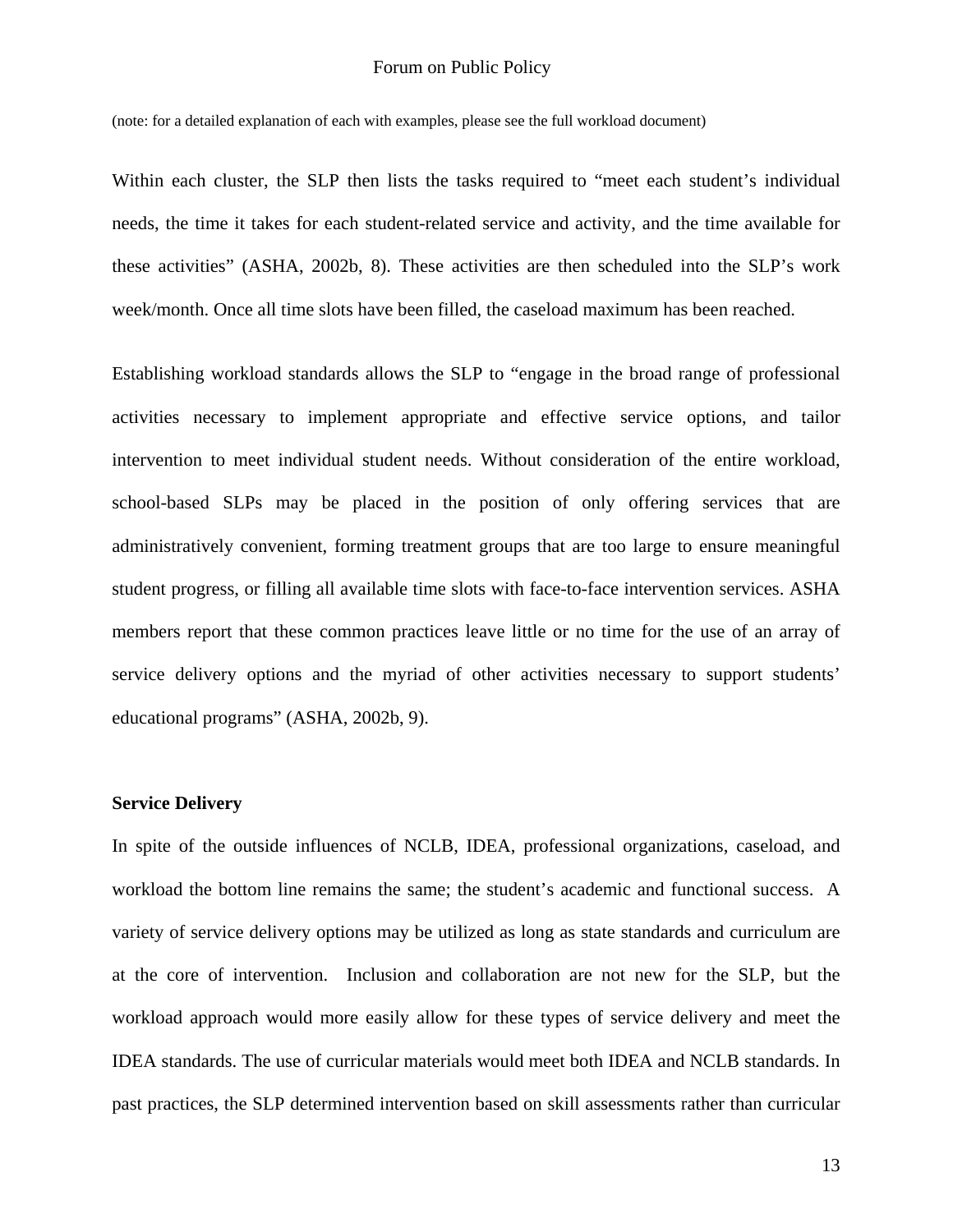and academic success. The SLP now can still address the prerequisite skill sets for curriculum access, but they can be prioritized and placed on a continuum of skill development leading to academic achievement. The following strategies may be used by the SLP to meet the needs of IDEA and NCLB challenges.

- Utilize curricular materials for instruction. Most often, commercially marketed materials do not address curricular concepts. SLPs possess the knowledge and skills to develop lessons based on the curriculum directly addressing language development.
- Obtain grade level textbooks and curriculum maps
- Select curriculum vocabulary across subjects for instruction.
- Utilize graphic organizers for classroom content instruction. Encourage classroom teachers to use graphic organizers consistently across the curriculum.
- Address higher-level cognitive skills such as reasoning, problem solving, comparing/contrasting, cause/effect relationships. These are skills necessary for success in all subject areas
- Teach note taking and summarizing strategies using curricular materials. Many students struggle with organization and determining salient information.
- Relate services to literacy development to assist students master state and local accountability assessments
- Utilize the reading and writing standards for instruction as they are the framework for the curriculum. "The standards provide targets for instruction and student learning essential for success in all academic areas not just language arts classrooms. The language arts are unique because they are processes that students use to learn and make sense of their world. Students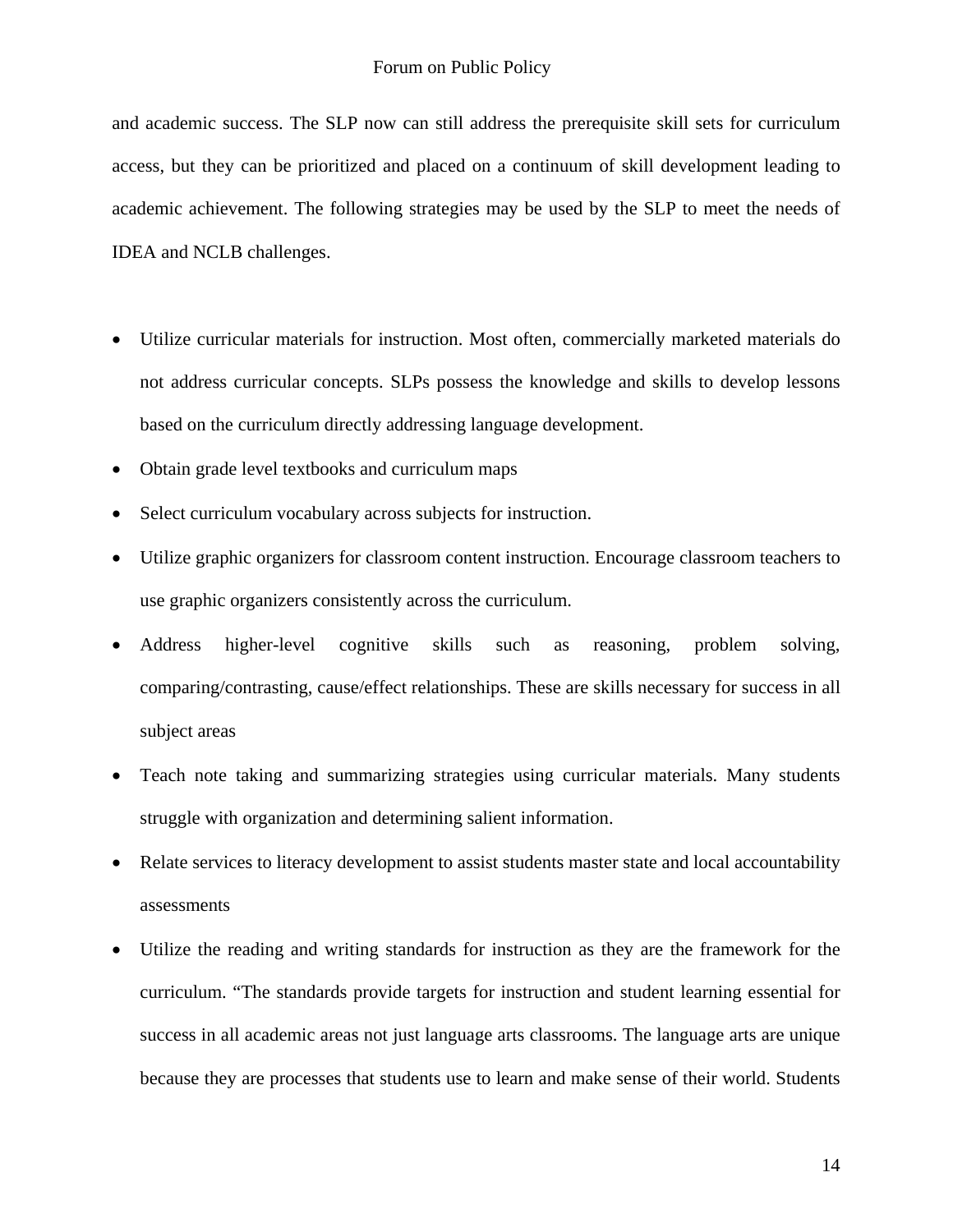do not read "reading"; they read about history, science, mathematics and other content areas as well as about topics for their interest and entertainment. Similarly, students do not write "writing"; they use written words to express their knowledge and ideas and to inform or entertain others" (PA Code, chapter 4, Appendix A, p.1).

## **What Can Administrators Do?**

Administrators play an important role in change for the SLP. By educating the SLP with respect to the standards and curriculum, the SLP may address them in intervention. The SLP should be then included in the district-wide improvement plans for NCLB to reflect student progress. Administrators must support the SLP's service delivery needs by adopting a workload rather than a caseload model with clearly established eligibility criteria. Finally, administrators should employ only highly qualified Speech Language Pathologists to provide appropriate speech and language services.

## **References**

American Speech-Language-Hearing Association. (n.d.). *About us*. Retrieved May 25, 2006. [http://www.asha.org/about\\_asha.htm](http://www.asha.org/about_asha.htm)

American Speech-Language-Hearing Association (2002a). *A workload analysis approach for establishing speech-language caseload standards in the schools: Position statement.* Rockville, MD.

American Speech-Language-Hearing Association (2002b). *A workload analysis approach for establishing speech-language caseload standards in the schools: Guidelines.* Rockville, MD.

American Speech-Language-Hearing Association (2002c). *A workload analysis approach for establishing speech-language caseload standards in the schools: Technical report..* Rockville, MD.

American Speech-Language-Hearing Association (2003). *2003 Omnibus survey caseload report*: SLP. Rockville, MD.

American Speech-Language-Hearing Association. (n.d.). *No Child Left Behind; Fact sheets.* Retrieved January 25, 2006, from [www.asha.org/about/legislation-advocacy/federal/nclb/data.html](http://www.asha.org/about/legislation-advocacy/federal/nclb/data.html)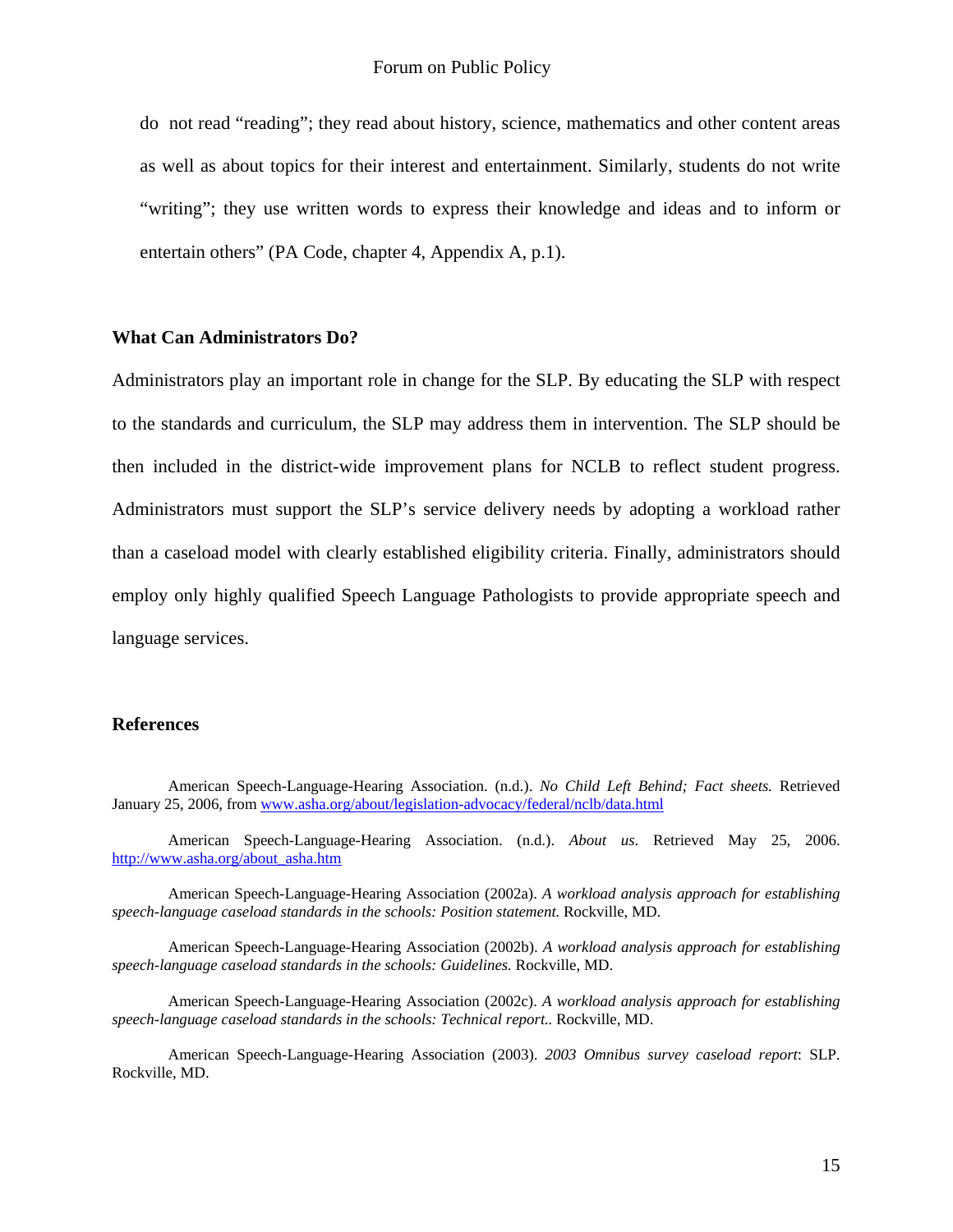Blosser, J. and Neidecker, E. (2002). School programs in speech-language pathology: Organization and service delivery (4th ed.). Boston: Allyn and Bacon.

Lozo, D. (2004). The SLPs role in increasing student achievement: Looking beyond the field of speech language pathology. *Perspectives on School Based Issues*, vol. 5 (1), 12-14.

Moore-Brown, B. (2004). Becoming proficient in the lesions of No Child Left Behind. *Perspectives on School Based Issues*, vol. 5 (1), 7-10.

Moore-Brown, B. and Montgomery, J. (2001). *Making a difference for America's children; Speech-Language Pathologists in public schools*. Eau Claire, WI.: Thinking Publications.

Moore-Brown, B. and Montgomery, J. (2005). *Making a difference in the era of accountability; Update on NCLB and IDEA 2004.* Eau Claire, WI.: Thinking Publications.

Pennsylvania Department of Education, *Academic standards for reading, writing, speaking and listening.*  Retrieved on May 27, 2006. <http://www.pacode.com/secure/data/022/chapter4/s4.83.html>

 Rigney, S. (2004). No child left behind: Implications for ASHA professionals. *Perspectives on School-Based Issues,* vol. 5 (1), 4-6.

Published by the Forum on Public Policy Copyright © The Forum on Public Policy. All Rights Reserved. 2006.